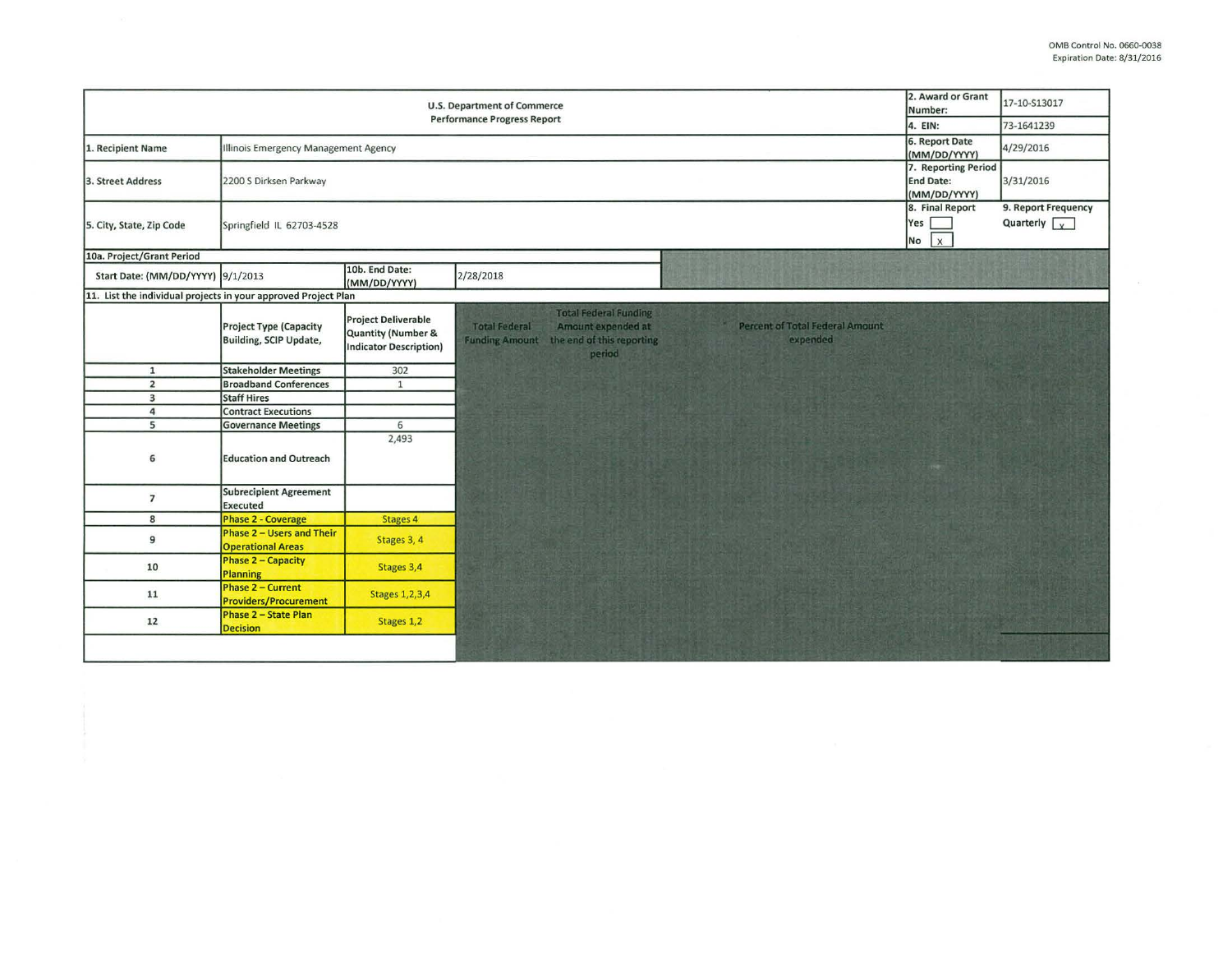11a. Describe your progress meeting each major activity/milestone approved in the Baseline Report for this project; any challenges or obstacles encountered and mitigation strategies you have employed; planned major activities for the next quarter; and any additional project milestones or information. lla. Milestone Activities:

• Outreach continues with targeted deliveries as well as presentations at local Illinois organizations.

• Continuing Education and Outreach attending various Public Safety Conferences and presenting FirstNet.

• Phase II Activities- Looked through data the State already collects and retrofit into useable form for FirstNet-This helped determine Coverage Needs as well As User and Operation Areas

• Conf call with the Deputy Governor regarding next steps for State Leadership and what is coming in 2016· Dec

Describe your progress meeting each major activity/milestone approved in the Baseline Report for this project; any challenges or obstacles encountered and mitigation strategies you have employed; planned major activities f the next quarter; and any additional project milestones or information.

Activities Januray 1 -March 31 2016 \* Attended MABAS Conference

@ Bloomington Feb 23 253 Attendees

•Managed a vendor booth at Southern II Criminal Justice Summit@ Effingham Feb 24·25

•Attended Michigan Interoperable Conference Feb 23-25 (1 attendee from Illinois)

• Presented at EMT Conference · Springfield Mar 11·12 for 45 minutes 49 Attendees

• Attended FEMA Region V Plenary meeting @ Cleveland OH March 1 - 4

• Auxillary Meetings

Listen in on FirstNet Board meeting· Quarterly

RECCWG (Regional Emergency Communications Coordinating Work Groups) call · Monthly (Jan, Feb, Mar)

Monthly Meetings with Region V PSBN (Jan, Feb, Mar)

Monthly ILEAS {Illinois Law Enforcement Alarm Systems) Staff meetings (Jan & Mar)

• FirstNet Programmatic Update Sessoons

Monthly {3)

Quarterly {1)

• Governance Meetings

Illinois Terrorism Task Force Public Safety Broadband Task Force Monthly Meetings Jan, Feb, Mar

Statewide lnteroperability Executive Committee {SIEC) Monthly Meetings (Jan, Feb & Mar))

• Leadership Meetings

Monthly Meetings with State Chief Information Officer & State Technology Officer Jan, Feb

Weekly Core Team Project Calls - 10 meetings

Webinar for SPOC's (quarterly)

All statutory deliverables due to FirstNet have been completed on time. The Illinois team has a significant amount of Budget remaining and the team is formulating strategies for spending down additional funds. The team is minute produced video describing future use potential of FirstNet for various disciplines. Outreach continues. We are setting up all our outreach sessions from 2016. The team is transitioning into managing upward within th had a conference call with ether Deputy Governor about FirstNet. We are in the process of scheduling a face-to-face meeting with the Lt Governor for Jan/Feb of 2016. Our goal is to pave the way for the Opt-in/Opt out decis leadership is not caught off guard in 2017 when decisions will need to be made. The State Procurement division (CMS) is preparing an Opt-out RFI which will be issued very shortly. We just finished updating our Project Webs (www.FirstNet.illinois.gov). Also planning and Stratgey Sessions with our Neighboring States in Region V continues on a monthly basis.

11b. If the project team anticipates requesting any changes to the approved Baseline Report in the next quarter, describe those below. Note that any substantive changes to the Baseline Report must be approved by the Department of Commerce before implementation.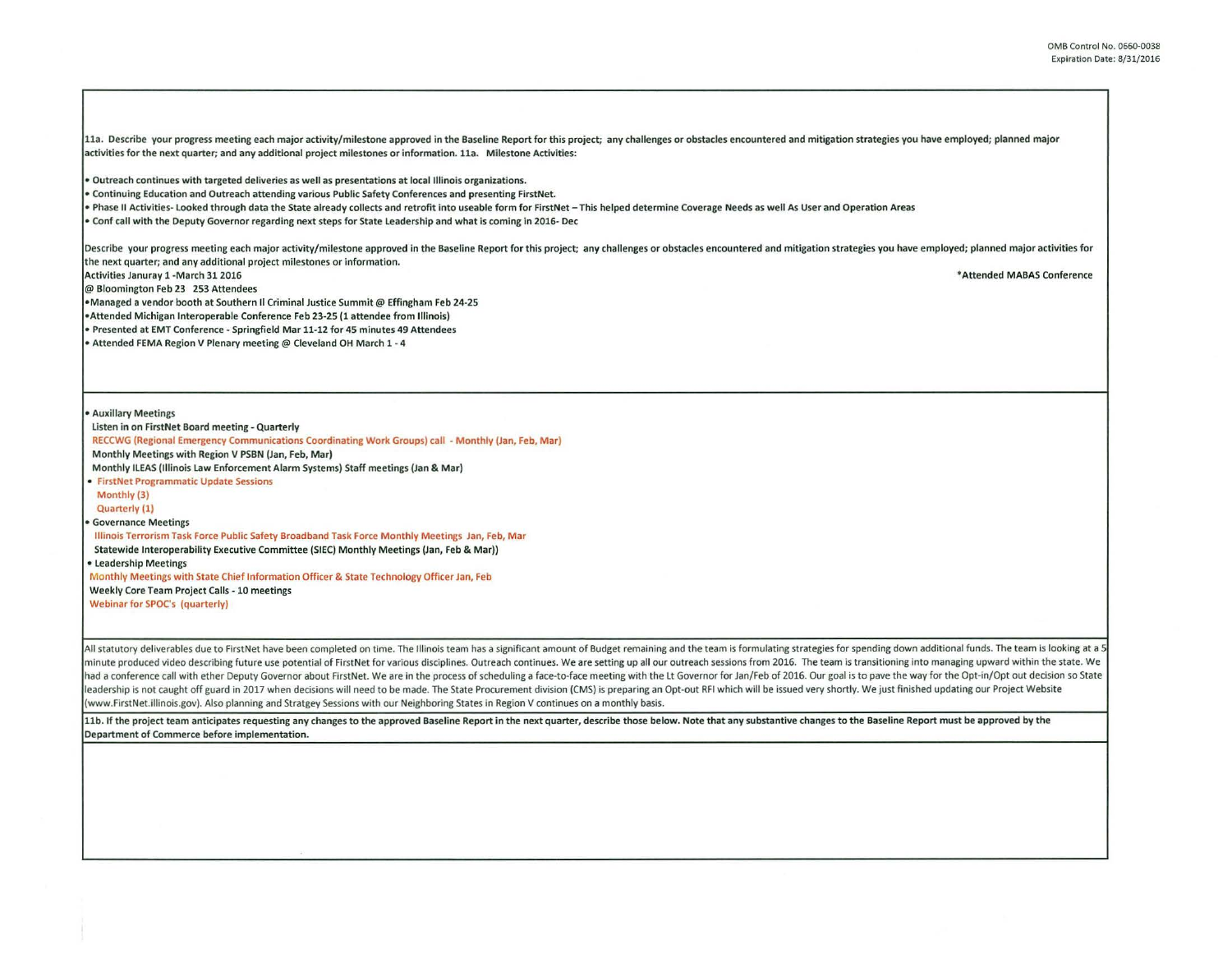| 11c. Provide any other information that would be useful to NTIA as it assesses this project's progress.                                                                    |                                                                                                                                                                                                                                                                                                                                  |                                                                                                                                          |                          |                      |                               |                   |                 |                                         |                                          |
|----------------------------------------------------------------------------------------------------------------------------------------------------------------------------|----------------------------------------------------------------------------------------------------------------------------------------------------------------------------------------------------------------------------------------------------------------------------------------------------------------------------------|------------------------------------------------------------------------------------------------------------------------------------------|--------------------------|----------------------|-------------------------------|-------------------|-----------------|-----------------------------------------|------------------------------------------|
| · Illinois FirstNet Website http://www.illinois.gov/firstnet is operational and updated                                                                                    |                                                                                                                                                                                                                                                                                                                                  |                                                                                                                                          |                          |                      |                               |                   |                 |                                         |                                          |
| . Mailing Quarterly Illinois FirstNet Newsletters for Stakeholders                                                                                                         |                                                                                                                                                                                                                                                                                                                                  |                                                                                                                                          |                          |                      |                               |                   |                 |                                         |                                          |
| • Weekly Staff Meetings with Illinois FirstNet team and Monthly meetings                                                                                                   |                                                                                                                                                                                                                                                                                                                                  |                                                                                                                                          |                          |                      |                               |                   |                 |                                         |                                          |
| . Local Outreach is complete and continuing Education and Outreach when requested and presenting at various Public Safety Conferences.                                     |                                                                                                                                                                                                                                                                                                                                  |                                                                                                                                          |                          |                      |                               |                   |                 |                                         |                                          |
| . Prepared detailed responses to the various NTIA Request for Comments as it relates to defining emergency responders for FirstNet.                                        |                                                                                                                                                                                                                                                                                                                                  |                                                                                                                                          |                          |                      |                               |                   |                 |                                         |                                          |
| The team is fully staffed and delivering all statutory elements as requested by FirstNet and NTIA.                                                                         |                                                                                                                                                                                                                                                                                                                                  |                                                                                                                                          |                          |                      |                               |                   |                 |                                         |                                          |
| .Preparation, research and preparing for submittal of our Phase II data collection comprised most of our time this quarter. We sucessfully submitted our data to FirstNet. |                                                                                                                                                                                                                                                                                                                                  |                                                                                                                                          |                          |                      |                               |                   |                 |                                         |                                          |
| 11d. Describe any success stories or best practices you have identified. Please be as specific as possible.                                                                |                                                                                                                                                                                                                                                                                                                                  |                                                                                                                                          |                          |                      |                               |                   |                 |                                         |                                          |
| • Engaging with the Electric and Telephone cooperatives continues                                                                                                          |                                                                                                                                                                                                                                                                                                                                  |                                                                                                                                          |                          |                      |                               |                   |                 |                                         |                                          |
| * Engaging with the IL Universities and Carriers about public/private Partnerships                                                                                         |                                                                                                                                                                                                                                                                                                                                  |                                                                                                                                          |                          |                      |                               |                   |                 |                                         |                                          |
| . Leadership Support - Engagement with State Leadership[ Early on. Monthly Meetings with State CIO and CTO                                                                 |                                                                                                                                                                                                                                                                                                                                  |                                                                                                                                          |                          |                      |                               |                   |                 |                                         |                                          |
| . Our State Project plan has been used by many other States. We have presented our outreach plan on a national level mutiple times.                                        |                                                                                                                                                                                                                                                                                                                                  |                                                                                                                                          |                          |                      |                               |                   |                 |                                         |                                          |
| · Our 120 Members Multi-Discipline/Multi-Jurisdictional stakeholder group meets every month,                                                                               |                                                                                                                                                                                                                                                                                                                                  |                                                                                                                                          |                          |                      |                               |                   |                 |                                         |                                          |
| 12. Personnel                                                                                                                                                              |                                                                                                                                                                                                                                                                                                                                  |                                                                                                                                          |                          |                      |                               |                   |                 |                                         |                                          |
| 12a. If the project is not fully staffed, describe how any lack of staffing may impact the project's time line and when the project will be fully staffed.                 |                                                                                                                                                                                                                                                                                                                                  |                                                                                                                                          |                          |                      |                               |                   |                 |                                         |                                          |
|                                                                                                                                                                            |                                                                                                                                                                                                                                                                                                                                  |                                                                                                                                          |                          |                      |                               |                   |                 |                                         |                                          |
| 12b. Staffing Table                                                                                                                                                        |                                                                                                                                                                                                                                                                                                                                  |                                                                                                                                          |                          |                      |                               |                   |                 |                                         |                                          |
| Job Title                                                                                                                                                                  |                                                                                                                                                                                                                                                                                                                                  | Project (s) Assigned<br>Change                                                                                                           |                          |                      |                               |                   |                 |                                         |                                          |
| Grant Program Manager-Bob                                                                                                                                                  |                                                                                                                                                                                                                                                                                                                                  | Point of Contact for State Administrative Agency (Illinois Emergency Management Agency) and Liaison with National Telecommunications and |                          |                      |                               |                   |                 |                                         |                                          |
| Evans                                                                                                                                                                      | 75                                                                                                                                                                                                                                                                                                                               | nformation Administration (NTIA)                                                                                                         |                          |                      |                               |                   |                 |                                         |                                          |
|                                                                                                                                                                            |                                                                                                                                                                                                                                                                                                                                  |                                                                                                                                          |                          |                      |                               |                   |                 |                                         |                                          |
|                                                                                                                                                                            |                                                                                                                                                                                                                                                                                                                                  |                                                                                                                                          |                          |                      |                               |                   |                 |                                         |                                          |
|                                                                                                                                                                            |                                                                                                                                                                                                                                                                                                                                  |                                                                                                                                          |                          |                      |                               |                   |                 |                                         |                                          |
|                                                                                                                                                                            |                                                                                                                                                                                                                                                                                                                                  |                                                                                                                                          |                          |                      |                               |                   |                 |                                         |                                          |
| 13. Subcontracts (Vendors and/or Subrecipients)                                                                                                                            |                                                                                                                                                                                                                                                                                                                                  |                                                                                                                                          |                          |                      |                               |                   |                 |                                         |                                          |
| 13a. Subcontracts Table - include all subcontractors. The totals from this table must equal the "Subcontracts Total" in Question 14f.                                      |                                                                                                                                                                                                                                                                                                                                  |                                                                                                                                          |                          |                      |                               |                   |                 |                                         |                                          |
| Name                                                                                                                                                                       | <b>Subcontract Purpose</b>                                                                                                                                                                                                                                                                                                       |                                                                                                                                          | Type<br>(Vendor/Subrec.) | RFP/RFQ Issued (Y/N) | Contract<br>Executed<br>(Y/N) | <b>Start Date</b> | <b>End Date</b> | <b>Total Federal Funds</b><br>Allocated | <b>Total Matching Funds</b><br>Allocated |
| Illinois Law Enforcement<br>Alarm System (ILEAS)                                                                                                                           | [80% of SWIC (Joe Galvin) time dedicated to SLIGP,<br>Technical System Architect (Bill Springer), Data<br>Analyst (Dan Meske), Grant and Travel coordinator<br>(Lori Bell) personnel, travel, statewide and regional<br>conferences, meeting expenses, printing, office<br>supplies, technology and<br>management/administration |                                                                                                                                          | Sub-recipient            | Y                    | Y                             | 9/10/2013         | 2/28/2018       | \$1,373,470.00                          | \$0.00                                   |
|                                                                                                                                                                            |                                                                                                                                                                                                                                                                                                                                  |                                                                                                                                          |                          |                      |                               |                   |                 |                                         |                                          |
|                                                                                                                                                                            |                                                                                                                                                                                                                                                                                                                                  |                                                                                                                                          |                          |                      |                               |                   |                 |                                         |                                          |
| 13b. Describe any challenges encountered with vendors and/or subrecipients.                                                                                                |                                                                                                                                                                                                                                                                                                                                  |                                                                                                                                          |                          |                      |                               |                   |                 |                                         |                                          |
|                                                                                                                                                                            |                                                                                                                                                                                                                                                                                                                                  |                                                                                                                                          |                          |                      |                               |                   |                 |                                         |                                          |
| None to report this quarter                                                                                                                                                |                                                                                                                                                                                                                                                                                                                                  |                                                                                                                                          |                          |                      |                               |                   |                 |                                         |                                          |